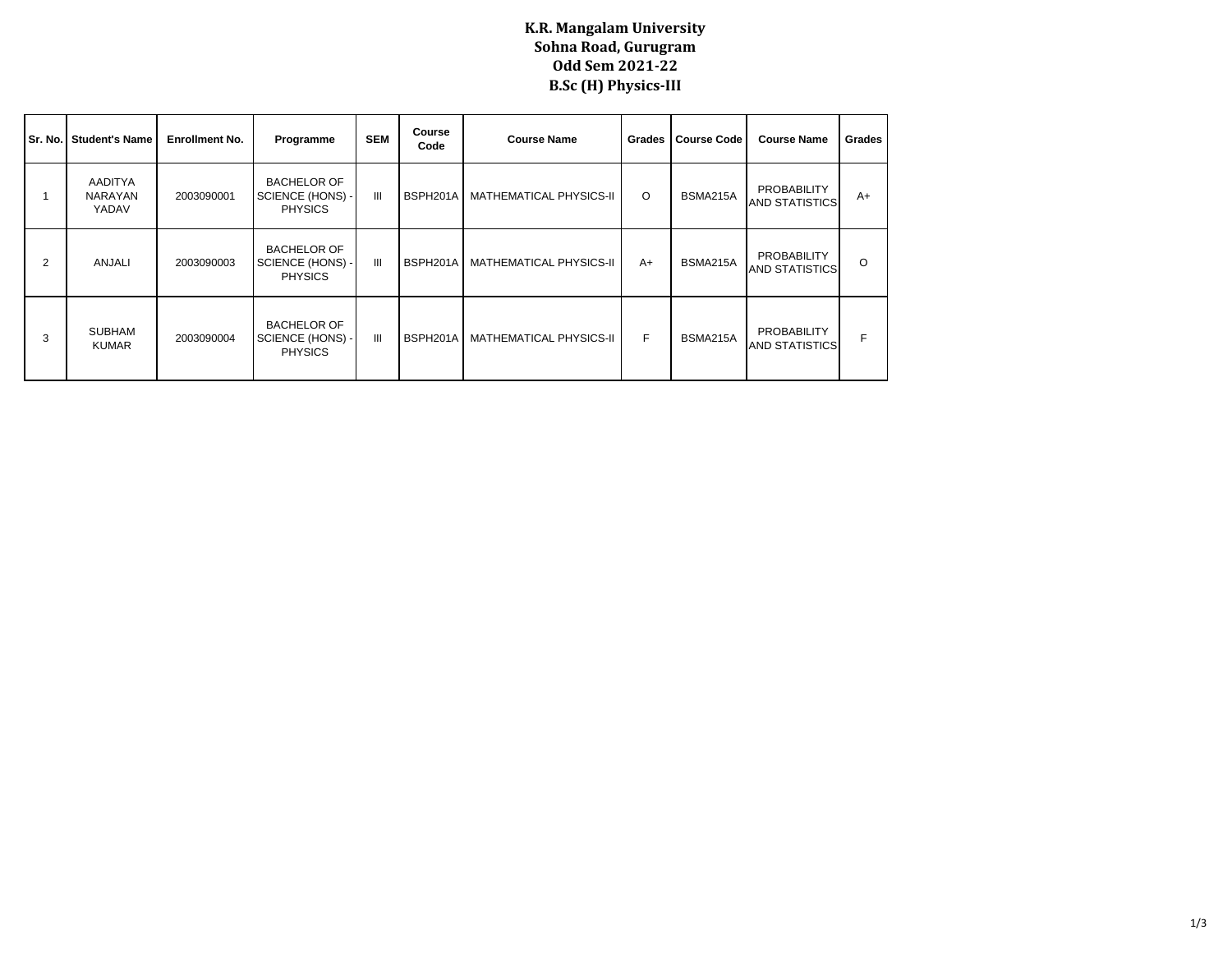## **K.R. Mangalam University Sohna Road, Gurugram Odd Sem 2021-22 B.Sc (H) Physics-III**

| Sr. No.        | <b>Student's Name</b>                     | <b>Enrollment No.</b> | Programme                                                | <b>SEM</b> |          | Course Code   Course Name        | <b>Course Name</b>                |         | Grades Course Code | <b>Course Name</b>                                   | Grades | Course<br>Code | <b>Course Name</b>                    | Grades |
|----------------|-------------------------------------------|-----------------------|----------------------------------------------------------|------------|----------|----------------------------------|-----------------------------------|---------|--------------------|------------------------------------------------------|--------|----------------|---------------------------------------|--------|
|                | <b>AADITYA</b><br><b>NARAYAN</b><br>YADAV | 2003090001            | <b>BACHELOR OF</b><br>SCIENCE (HONS) -<br><b>PHYSICS</b> | Ш          | BSPH203A | THERMAL<br><b>PHYSICS</b>        | Probability and<br>Statistics Lab | $\circ$ | BSPH205A           | <b>DIGITAL SYSTEMS</b><br>AND<br><b>APPLICATIONS</b> | O      | BSPH251A       | MATHEMATICAL<br>PHYSICS-II LAB        | $A+$   |
| $\overline{2}$ | <b>ANJALI</b>                             | 2003090003            | <b>BACHELOR OF</b><br>SCIENCE (HONS) -<br><b>PHYSICS</b> | Ш          | BSPH203A | <b>THERMAL</b><br><b>PHYSICS</b> | Probability and<br>Statistics Lab | $A+$    | BSPH205A           | <b>DIGITAL SYSTEMS</b><br>AND<br><b>APPLICATIONS</b> | $A+$   | BSPH251A       | <b>MATHEMATICAL</b><br>PHYSICS-II LAB | $A+$   |
| 3              | <b>SUBHAM</b><br><b>KUMAR</b>             | 2003090004            | <b>BACHELOR OF</b><br>SCIENCE (HONS) -<br><b>PHYSICS</b> | Ш          | BSPH203A | THERMAL<br><b>PHYSICS</b>        | Probability and<br>Statistics Lab | F.      | BSPH205A           | <b>DIGITAL SYSTEMS</b><br>AND<br><b>APPLICATIONS</b> | F      | BSPH251A       | MATHEMATICAL<br>PHYSICS-II LAB        |        |